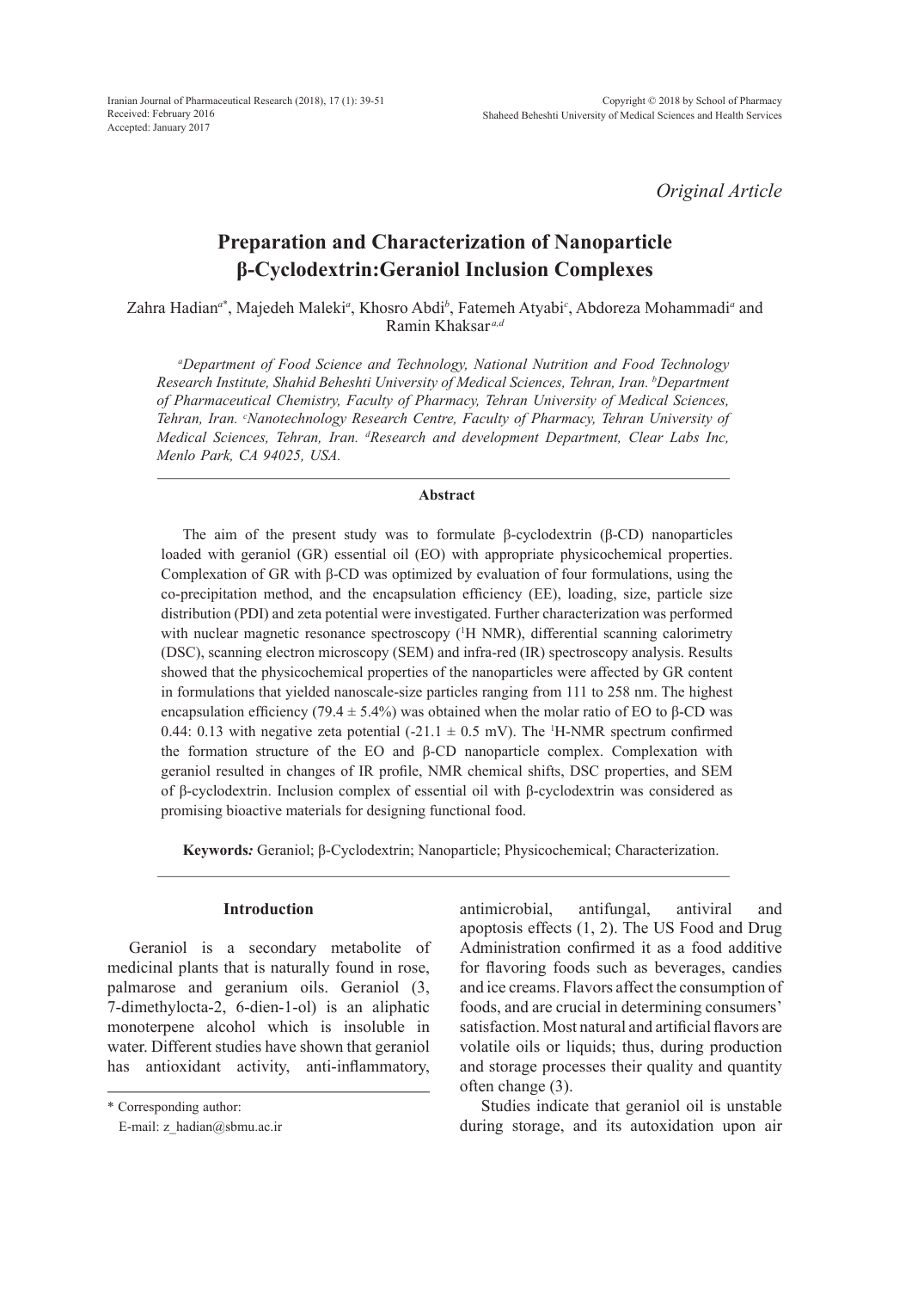exposure could form a mixture of oxidation products that produce a potent off-flavor. This phenomenon can be mitigated by encapsulation, such as the formation of inclusion complexes with cyclodextrins (CDs) (4, 5). Cyclodextrins have many advantages such as improving solubility, stability and bioavailability of drugs (6).

Molecular encapsulation of volatile or unstable food additives by using cyclodextrins has been shown to extend product shelflife by improving these additives' stability. For instance, their hydrophobic cavities can encapsulate organic and inorganic molecules with smaller molecular size to form various inclusion compounds in liquid- or solid-state forms, while their hydrophilic shells can generate non-inclusion complexes with larger molecular guests (7-9). Among the natural CDs, β-CD is mostly used because of its suitable cavity size for common guests with 200-800 g/ mol molecular weight; it is also inexpensive and readily available (10).

During production and storage of foods, evaporation and exposure to oxygen often diminish flavors, since most natural and artificial flavors are volatile oils or liquids. CD-flavor inclusion complexes offer great potential for retaining flavor materials in a multicomponent food system. Reports have indicated that the loading capacities of β-CD-flavor complexes vary from 6% to 15% (3, 11).

There are several methods for producing an inclusion complex between CDs and bioactive compounds; the choice of a particular method depends on the guest-molecule properties, such as its availability and cost  $(12, 13)$ . Neutralization, slurry, solution, co-precipitation, kneading and grinding methods are the most common techniques used for the complexation process (14).

β-Cyclodextrin is a useful material for geraniol inclusion, due to its low bio-toxicity and high biocompatibility, solubility and bioavailability of poorly soluble compounds in oral drug delivery. Researchers have confirmed the use of CDs for protection and stabilization of different essential oils against heat, oxygen and evaporation (15-19). CDs as molecular encapsulates can also improve the flavor quality and provide a longer period of preservation than other encapsulate procedures (20).

The aim of the present study was to develop a β-cyclodextrin-based nanocarrier system for geraniol. The size, PDI, zeta potential and encapsulation efficiency of four formulations were characterized. The developed nanoparticles were evaluated by differential scanning calorimetry, infra-red spectroscopy, scanning electron microscopy, and nuclear magnetic resonance.

### **Experimental**

### *Materials*

Geraniol (98% purity) and β-cyclodextrin  $(≥ 97%$  purity) were obtained from Sigma Company (St. Louis, MO, USA). Menthol and tetramethylsilane (TMS) were used as internal standards and purchased from Aldrich (Steinheim, Germany). Anhydrous sodium hydroxide, hydrochloric acid and dimethyl sulfoxide-d6 (DMSO-d6, purity at least 99.5%) were purchased from Merck (Merck, Darmstadt, Germany). Demineralized water ( $pH = 7.6 \pm 0.2$ ) was used in the study. All other solvents were of analytical reagent grade.

*Preparation of geraniol: β-cyclodextrins inclusion complexes*

The complexes of geraniol: β-cyclodextrin were prepared by precipitation according to the procedures described by Rachmawati *et al*., with minor modifications (21). Four formulations (F1 to F4) were prepared as listed in Table 1. Briefly, approximately 500 mg (0.44 mmol) of  $β$ -CD was dissolved in 20 mL of ethanol and distilled water (20: 80 v/v) at 65 °C for 30 min. Then geraniol (0.13 mmol) was added to the hydro-alcoholic solution of  $\beta$ -CD with continuous agitation (pH =  $7.0 \pm 0.2$ ). Next the mixture was stirred at 300 rpm for 1 hour at 37 ºC and let stand for 4 h at room temperature. Then the mixture was sonicated for 10 minutes at 4 ºC to decrease the particle size and incubated for 12 h at 4 °C. After that time, the solution was centrifuged at 3000 rpm for 15 min to precipitate the free geraniol, the supernatant was passed through a 0.2 μm filter (Sartorius, cellulose acetate, 47 mm). The sample (F1) was placed under vacuum at 40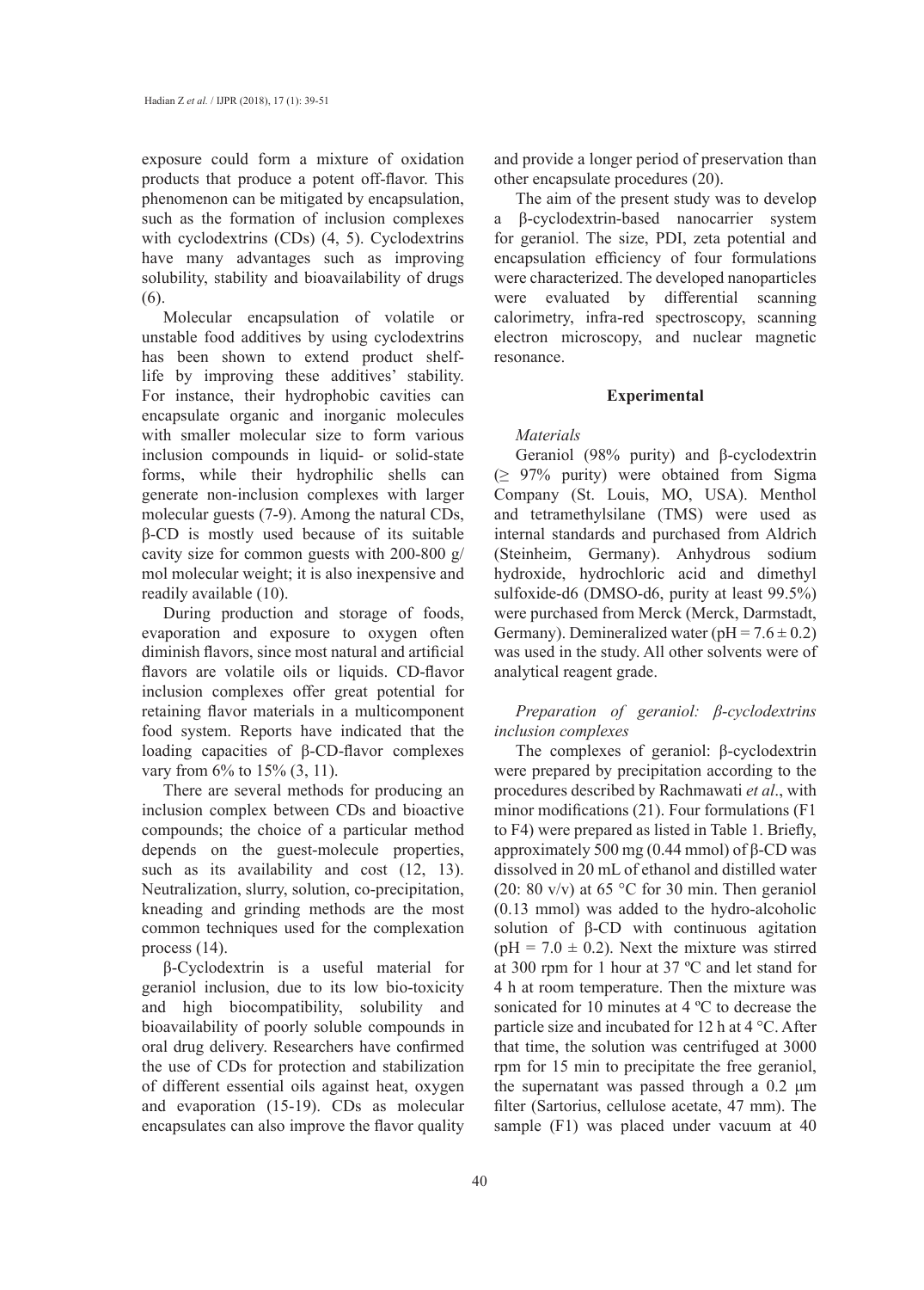°C for 6 h, weighed, sealed and stored at 4 °C until physicochemical characterization. All the experiments were accomplished in triplicate and mean  $\pm$  SD was reported.

### *Total oil extraction*

The total amount of oil in β-CD: geraniol complex powder was measured according to Bhandari *et al*., with minor modifications (22). Briefly, 0.20 g β-CD: geraniol complex powder was dissolved in distilled water (8 mL) and hexane (4 mL) in a sealed 20 mL screw glass vial. The solution was stirred with a magnetic stirrer at 500 rpm for 20 min at 65 °C. The supernatant containing the organic phase and oil was decanted and extracted with hexane at 65 °C for several iterations. The extracted part was concentrated under nitrogen gas to approximately 1 mL and stored at 0 °C for GC analysis.

### *Surface-oil extraction*

For determination of geraniol present on the surface of β-CD: geraniol complex powder, the product (1 g) was dissolved in the hexane (20 mL), as previously described by Bhandari *et al*. (16) The vial was shaken, and then stirred vigorously for 20 min. After filtering the residue was further washed with hexane (10 mL). The solvent was removed under vacuum, and the extracted oil was concentrated by nitrogen stream to approximately 1 mL and stored at 0 °C until further analysis by GC/FID.

### *GC analysis*

The concentration of geraniol in the sample was determined by a Hewlett-Packard model 6890 gas chromatograph (Agilent, Wallborn*,*  Germany) equipped with an FID detector and stationary phase, using HP-5 column (30 m length  $\times$  0.25 mm ID  $\times$  0.25 µm film thickness).

Nitrogen was the carrier gas at 1 mL/min. Temperature programming was performed from 75 to 250 ºC, at 75 °C for 2 min, 75 to 110 °C at 10 °C/min and 110 to 265 °C at 40 °C/min (23).

The concentration of geraniol was quantified using standard calibration curves. Calibration curves were constructed for each compound using six different concentration levels of geraniol and the internal standard in hexane in a range of  $0.5$ -10 μg mL<sup>-1</sup>.

### *Entrapment efficiency and loading*

The EE and DL of the β-CD inclusion complexes for geranial were determined using the following equations according to Tao *et al.* (2).

% EE= A (mg) / B (mg)  $\times 100$  (1)

% DL= A (mg) / C (mg)  $\times 100$  (2)

where A, B and C are the amount of trapped geraniol (the difference between total oil and surface oil) in the complexes, the primary feeding amount of geraniol and the amount of particles was produced respectively.

### *Particle size, polydispersity index and zeta potential*

β-cyclodextrin complex formulations were determined by laser light scattering (Zetasizer ZS, Malvern, UK), after suspending 5 mg of the nanoparticles in 20 mL of deionized water (21).

### *Scanning electron microscopy*

A Hitachi SU3500 scanning electron microscope (Hitachi, High-Technologies Corporation, Japan) was used for surface morphology determination. The samples were attached to an aluminum stub using doublesided carbon tape and then made electrically conductive by coating them in a vacuum with thin layer of gold (33 A° thickness), then analyzed by SEM.

### *IR spectroscopy*

Geraniol, β-CD, physical mixture and β-CD: geraniol inclusion complex were scanned in the infrared spectra covering the range of 4,000-400 cm-1 (Spectrum one, Perkin Elmer, Waltham, MA, USA). The spectra were an average of 32 scans at a resolution of 4 cm-1. IR spectral analysis was performed using the KBr pellet press method, and infrared spectra were recorded on a Nicolet's Magna-IR system 550 equipped with Nicolet's OMNIC software. The detector was purged carefully with clean, dry helium gas to increase the signal level and reduce moisture (24).

### *Differential scanning calorimetry*

Thermal analysis was performed for β-CD, geraniol, their physical mixture and the inclusion complex using a Mettler Toledo DSC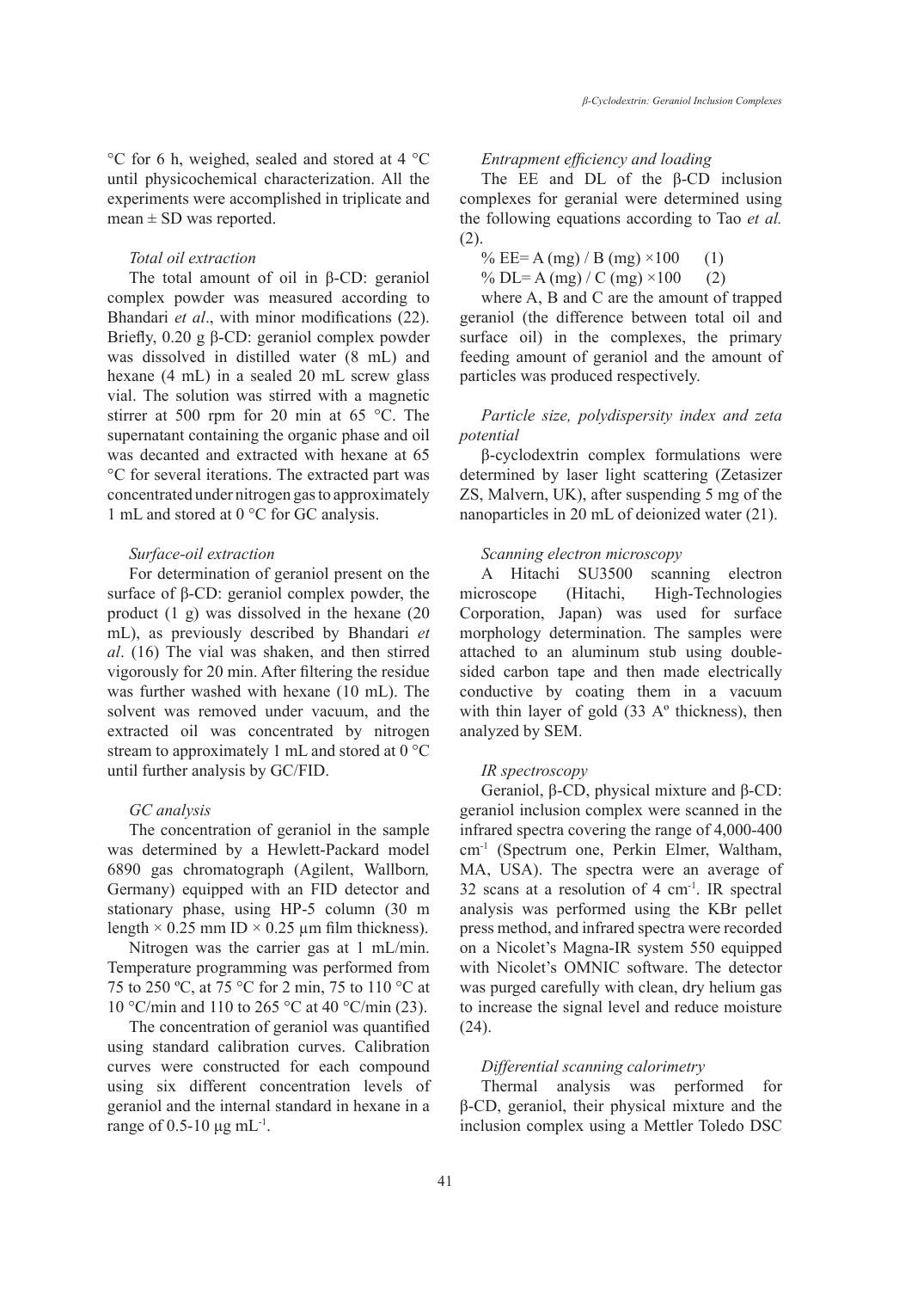

**Figure 1.** GC-FID chromatogram for geraniol analysis. **Figure 1.** GC-FID chromatogram for geraniol analysis.

system (DSC, 823E, Mettler Toledo, GM BH, **Switzerland). Mettler Stare software, version 9.x,** was used for data acquisition, and indium was  $\pm$  standare used to calibrate the instrument. The samples (2 mg) were sealed in the aluminum pans and  *(mollier su*  $\frac{1}{2}$  EQ ( $\frac{1}{2}$   $\frac{1}{2}$   $\frac{1}{2}$   $\frac{1}{2}$   $\frac{1}{2}$   $\frac{1}{2}$   $\frac{1}{2}$   $\frac{1}{2}$   $\frac{1}{2}$ 

heated at the rate of 10 °C/min from -20 to 300 °C under an 8 kPa nitrogen atmosphere (25). An empty pan sealed in the same way was used as a reference. Each test was repeated three times.

*Proton nuclear magnetic resonance spectroscopy*

1 H-NMR spectroscopy in solution is an effective method for studying geraniol: β-CD inclusion complexes. All <sup>1</sup> H-NMR spectra were recorded on a Bruker at 20  $\rm{^{\circ}C}$  by using DMSO- $d_c$ (Bruker Avance AQS-300 MHz, Rheinstetten, Germany).

The samples were located in NMR tubes 8 inches in length and 5 mm in external diameter. Geraniol (20 mg) and β-CD (20 mg) were added to 1 ml of  $DMSO-d_6$ . TMS was the internal standard  $(\delta 0.0)$ . The mixtures were vigorously shaken at 200 rpm.

The samples were filtered and collected as  $β$ -CD: geraniol complexes for <sup>1</sup>H-NMR analysis at  $25 \text{ °C}$  (26). Spectra were recorded with 128 transients at a temperature of 25 ºC and a spectral width of 7812 Hz, a relaxation delay of 2 s and an acquisition time of 2.095 s. Data were processed using the software XWIN NMR, version 3.1*.*

#### *Statistical analysis*  **Total oil**

All results are reported and displayed as mean **(mg)**   $\pm$  standard deviation. To assess the impact of the formulation variables on the results, statistical analysis was performed using one-way analysis of variance (ANOVA) and Duncan's multiple range tests. Differences were considered significant at  $p < 0.05$ .  $\mathfrak{r}$  ich **Recovered powder (mg)** 

### **Results and Discussion**

## *Encapsulation efficiency and loading of GR/ β-CD Inclusion Complex*

The drug entrapment efficiency of β-CD: geraniol formulations were investigated by using different geraniol to β-CD ratios. Both total oil and surface oil was detected by GC/ FID. The retention times of the internal standard (IS) and geraniol as illustrated in Figure. 1 were 3.47 and 4.57 min respectively. The entrapment efficiencies of geraniol in β-cyclodextrin formulations prepared with co-precipitation method are indicated in Table 1. The entrapment efficiency of the inclusion complex of β-CD: geraniol ranged from 21.6% to 79.4%. As shown in Table 1, increasing the ratio of geraniol slightly decreased encapsulation efficiency and loading of nanoparticles. The F1 formulation showed good entrapment and loading of geraniol in β-cyclodextrin. It seems that some of the reduction in the EE could be due to the evaporation of geraniol during the process; similar result has also been reported by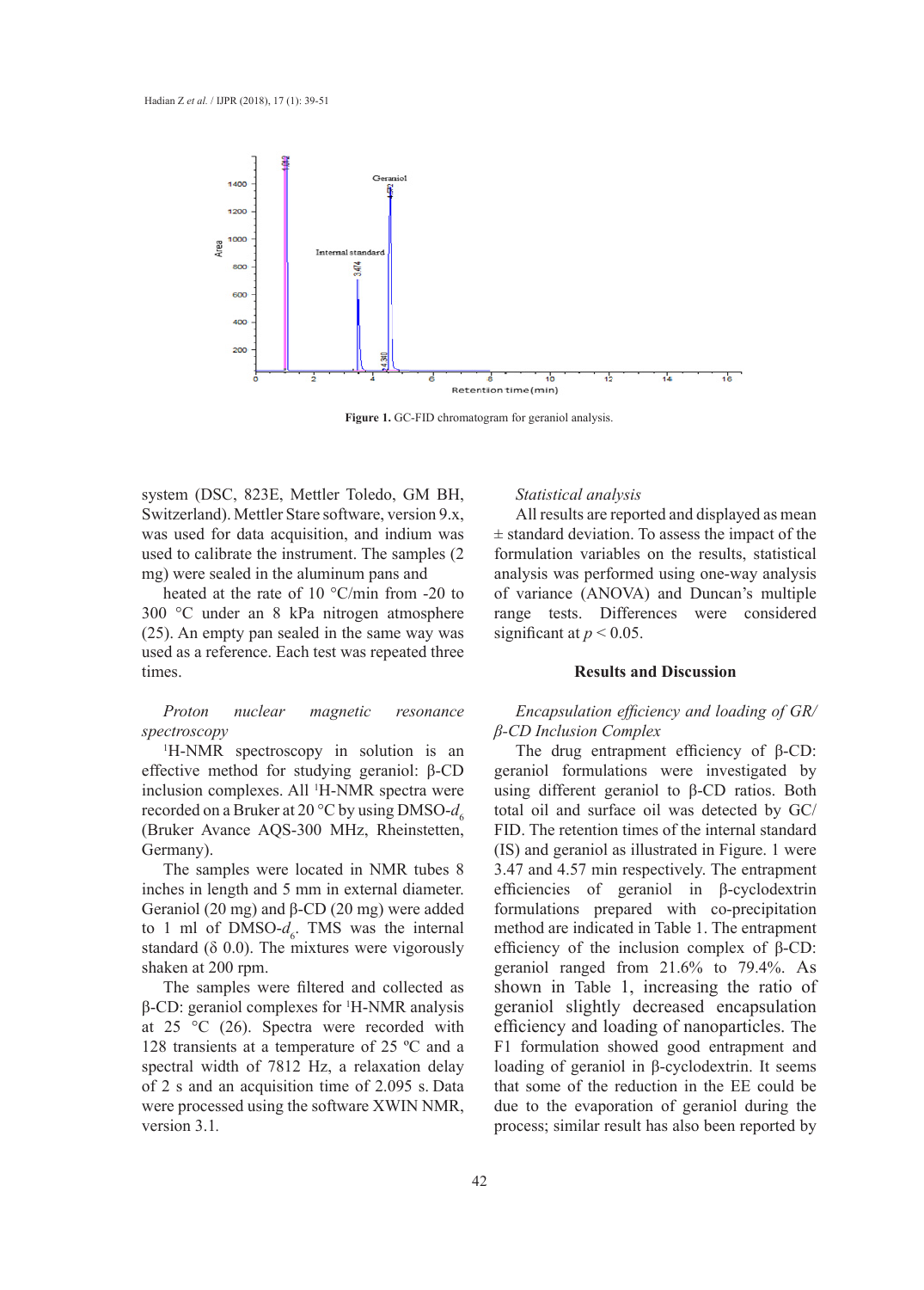| $GR/B$ -CD<br>(mole ratios) | Loading $(\% )$             | EE $(\% )$                  | Surface oil (mg)       | Total oil (mg)         | Recovered<br>powder (mg) |
|-----------------------------|-----------------------------|-----------------------------|------------------------|------------------------|--------------------------|
| $0.44: 0.13$ (F1)           | $7.8 \pm 0.70$ <sup>a</sup> | $79.4 \pm 5.4^{\circ}$      | $1.62 \pm 0.2^{\circ}$ | $17.5 \pm 1.1^{\circ}$ | $201.2 \pm 1.5^{\circ}$  |
| $0.44:0.2$ (F2)             | $6.9 \pm 0.1a^{b}$          | $58.4 \pm 0.9^b$            | $3.1 \pm 0.3^b$        | $17.7 \pm 1.7^{\circ}$ | $211.8 \pm 2.2^b$        |
| 0.44:0.4(F3)                | $6.6 \pm 0.28$ <sup>b</sup> | $46.6 \pm 2.5$ °            | $3.8 \pm 0.4^b$        | $26.3 \pm 1.5^{\circ}$ | 352.5 ± 4.1°             |
| 0.44:1(F4)                  | $6.5 \pm 0.6^b$             | $21.8 \pm 1.9$ <sup>d</sup> | $10.2 \pm 1.8$ °       | $43.0 \pm 2.5$ °       | $502.4 \pm 5.5^{\circ}$  |

**Table 1.** Effect of geraniol concentration on encapsulation efficiency and loading of β-CD inclusion complexes (n = 3).

Different superscripts within a column indicate significant differences ( $P < 0.05$ ). Results are the average and standard deviations (SD) from three individual experiments.

Tao *et al*. (2).

The molar ratio will range of 1:1 to 1:10 for CD: guest. It will depend on the size and loading of the guest molecule. The results indicated that adding more geraniol did not cause more encapsulation. Statistical comparison indicated that there was significant difference ( $P \le 0.05$ ) between 0.44:0.13 and 0.44:1 ratios. Efficiency of encapsulation depends on the different amount of geraniol used similar other reports (16, 21). The amount of surface oil volatiles as determined by washing the powder with hexane ranged from 1.62 to 10.2 mg of dried powder. As indicated in Table 1, statistically significant differences were observed between three formulations in surface oil with the exception of F3 Formulation, these results are in agreement with the observations of previous studies (16, 22), that reported for the surface oil content of lemon oil and orange oil β-cyclodextrin complexes. These finding may be due to the method of extraction and the solvent used for extraction. Mortzinos *et al*., found that the EE of geraniol (0.3 mmol) encapsulated in β-cyclodextrin and in the presence of a surfactant was about 60%, which was consistent with our results (18). In contrast, they found that for the same value of thymol encapsulated within β-cyclodextrin, the EE increased to 90%; this difference may be related to β-cyclodextrin's structure, which contains a cavity suitable for phenyl-ringed molecules such as thymol (27).

Lopes *et al*. prepared four different values of β-cyclodextrin and a constant value of geraniol with ratios of 1.33: 1, 3.33: 1, 4.66: 1, and 6.66: 1(28). The highest EE obtained for the 6.66: 1 ratio (for 10 g β-cyclodextrin and 1.5 g geraniol) was about 34.2%.

Bhandari *et al*. (1998) showed that maximum encapsulation efficiency was attained when the ratio of lemon oil to β-cyclodextrin was 88: 12 (22). Our finding was consistent with other studies (21, 29). This means that by enhancing the amount of geraniol in a formulation, the value of oil remaining on the surface of β-cyclodextrin was increased and the EE % was decreased. This result may be related to the saturation capacity of the polymer matrix for guest. Reports have revealed that the inclusion stability mainly depends on geometric complementarity between encapsulated molecule and CD's cavity. Physicochemical properties of both CD (cavity diameter, derivative nature) and guest (geometry, volume, hydrophobicity) play a crucial role in the formation of inclusion complexes. The preparation method also influenced the encapsulation efficiency. A higher efficiency was achieved for molecules that have higher binding constant with β-CD. This kind of complexation involves the drying of solid complexes after their preparation, for which different drying methods can be used. Encapsulation and drying methods are decisive in the final structure of the solid complexes. Recently, more focus has been shifted to the ICs with biodegradable polymers or copolymers because of their potential applications as novel biomaterials such as polyethylene glycol, Poly vinyl alcohol, polymer blends, and composites of organic and inorganic materials.2-Hydroxypropyl-β-cyclodextrin (HPβCD), a chemically modified β-cyclodextrin, has a greater aqueous solubility compared with its parent compound, β-cyclodextrin, and is a potential ingredient in pharmaceutical dosage forms. The possible advantages of including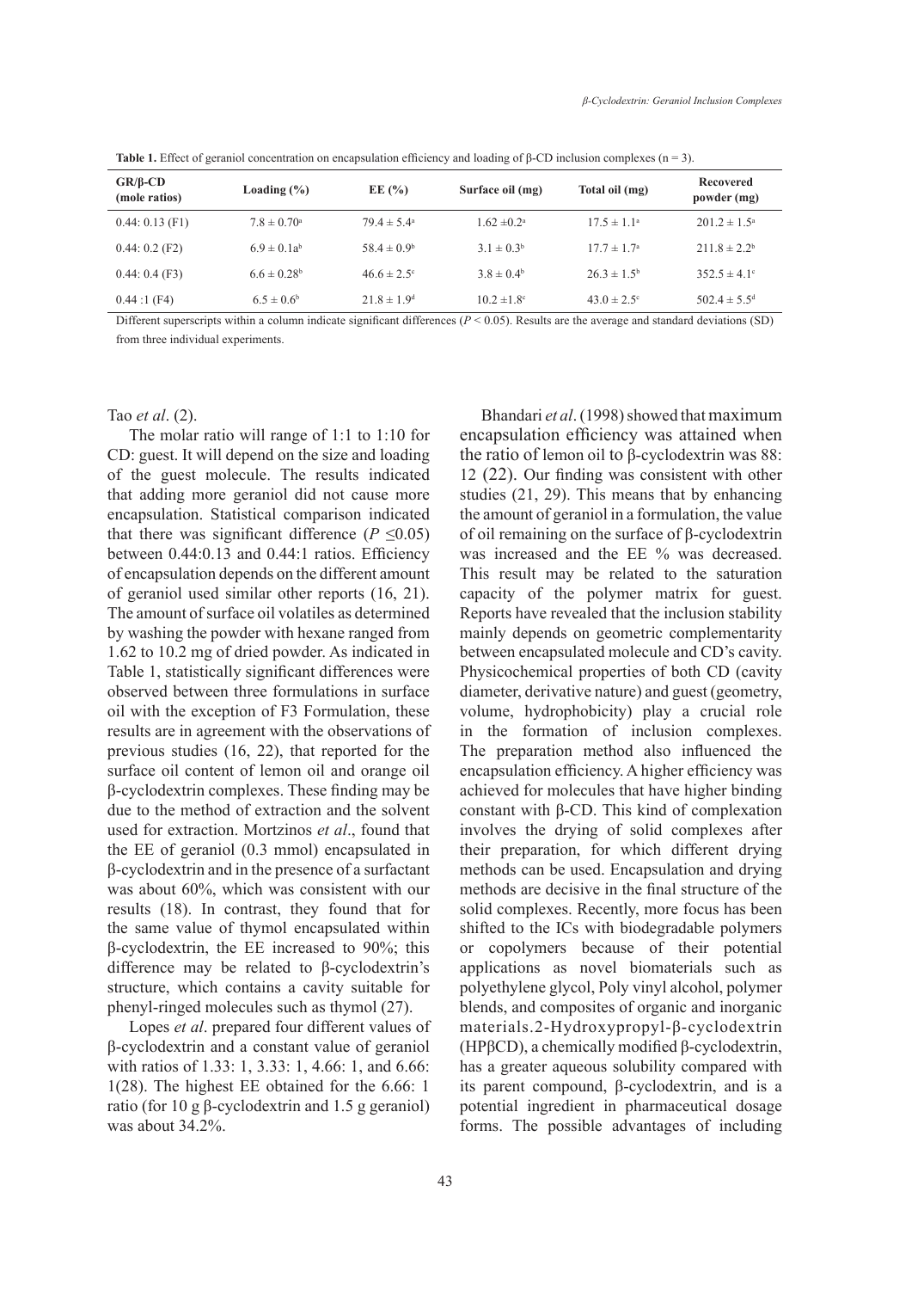| <b>Rapic 2.</b> 1 Dr. particle size and zeta potential of Geramor. $p$ -CD memsion compresses (if $\rightarrow$ ). |                            |                             |                            |  |  |
|--------------------------------------------------------------------------------------------------------------------|----------------------------|-----------------------------|----------------------------|--|--|
| <b>Inclusion complexes</b>                                                                                         | <b>Zeta potential (mV)</b> | Particle size (nm)          | Polydispersity index       |  |  |
| F1                                                                                                                 | $-21.1 \pm 0.49^{\circ}$   | $111 \pm 0.11$ <sup>d</sup> | $0.16 \pm 0.05^{\text{a}}$ |  |  |
| F <sub>2</sub>                                                                                                     | $-21.6 \pm 1.13^{\circ}$   | $165 \pm 4.25^{\rm b}$      | $0.46 \pm 0.14^{\circ}$    |  |  |
| F <sub>3</sub>                                                                                                     | $-19.4 \pm 2.05^{\circ}$   | $173 \pm 5.65^{\circ}$      | $0.46 \pm 0.07^{\circ}$    |  |  |
| F <sub>4</sub>                                                                                                     | $-17.4 \pm 4.8^{\circ}$    | $258 \pm 7.7^{\circ}$       | $0.47 \pm 0.07^{\circ}$    |  |  |

**Table 2.** PDI, particle size and zeta potential of Geraniol: β-CD inclusion complexes (n = 3).

Different superscripts within a column indicate significant differences  $(P < 0.05)$ 

Results are the average and standard deviations (SD) from three individual experiments.

HPβCD in a dosage form include improved chemical stability, increased aqueous solubility and enhanced bioavailability of the guest (4, 5, 8, 30, 31).

### *Particle size, PDI and zeta potential*

The particle size, PDI and zeta potential of four formulations containing geraniol are reported in Table 2. The nanoparticle (NP) size of four formulations (F1, F2, F3 and F4) was in the range of 111 to 258 nm and the prepared nanoparticles were uniform and monodispersed. The mean size of F1 formula was smaller than other formulations (Figure 2a)

The size of the nanoparticles (NPs) was also dependent on GR concentration. These results illustrate a significant correlation between NP EE and size; in other words, reducing the particle size increases the EE. Hashemiravan *et al*. reported an opposite relationship between EE and size of nanoparticles of β-cyclodextrin containing inulin; this result is identical to results of our study (32). Their findings indicate that lower β-CD concentration is related to higher encapsulation efficiency; thus, it may be proposed that  $β$ -CD has an optimum capacity for interaction with GR molecules. Similar observations have been reported by other researchers working on geraniol and β-cyclodextrin (18, 28). Alternatively, it has been shown that increases in β-CD concentrations induce aggregation and an increase in particle size (30, 33). In the preparation method one of the main variables that may significantly affect the interaction between β-CD and hydrophobic molecules has been examined by other researchers working on essential oil and  $β$ -CD (34).

In our study, the PDI of four formulations did not show a significant difference ( $p > 0.05$ ). The polydispersity index (PDI) value of all formulas ranging from 0.16 - 0.47 that represented the F1 is stable formulation and having homogeneity of particles. These results indicated that geranial concentration can markedly influence on particle size and PDI characteristics of the inclusion complexes. Agglomeration as a consequence of the self-assembly of cyclodextrin complexes in water, is one of the reason of significant increase in mean size and PDI of formulation (35).

Zeta potential is another major characteristic of nanoparticles that may have affect their stability. The zeta potential of the inclusion complex in this study was negative due to the presence of geraniol. As illustrated in Table 2, the values of negative zeta potential on the nanoparticles ranged from -19 to -21 mV. These β-CD–geraniol nanoparticles have a negative surface charge (Table 2) indicating by the zeta potential value. Negative charge at the surface shows that the molecular aligning of the amphiphilic β-CDs are such that the unplaced –OH groups are directing towards the aqueous surrounding rendering a potential surface hydrophilicity (21). The zeta potential value for the F1 formulation was more negative (Figure 2b).

The zeta potential of the nanoparticles decreased as the geraniol concentration decreased from a guest-to- β-CD ratio of 0.44:0.13 to 0.44:1 (mmol/mmol).

The zeta-potential values of the four formulations were not significantly different  $(p > 0.05)$ . This reduced negative charge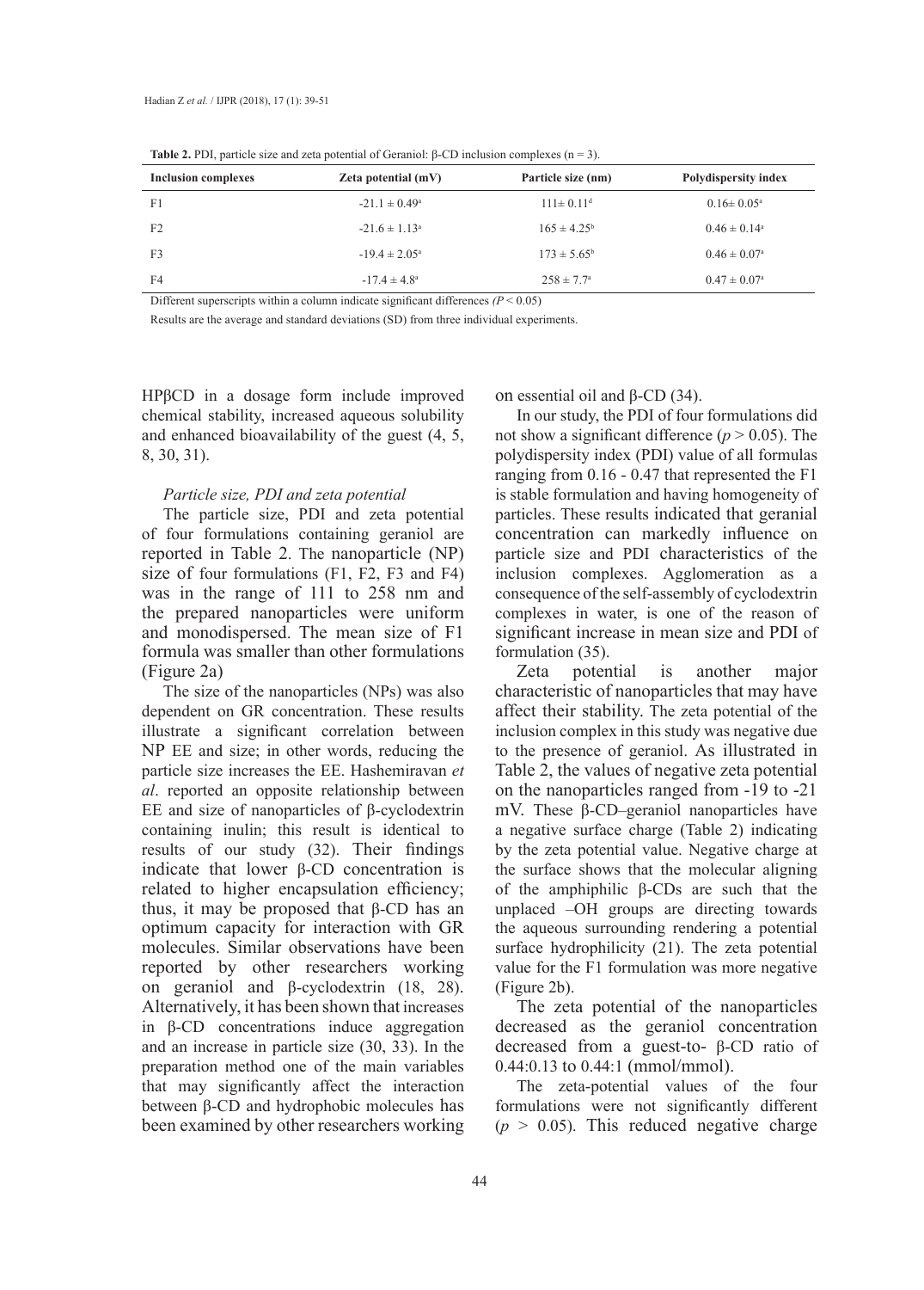

**Figure 2.** Particle size (a) and zeta potential (b) of the β-cyclodextrin:geraniol inclusion complexes (F1). **Figure 2.** Particle size (a) and zeta potential (b) of the  $\beta$ -cyclodextrin: geraniol inclusion complexes (F1).

may be attributed to the low entrapped nanoparticle, thereby indicating the deg guest molecules with higher β-cyclodextrin stabi concentrations. Zeta potential is an indicator of the charge presence on the surface of the  $30 \text{mV} (36)$ . The size of the nanoparticles (NPs) was also dependent on GR concentration. These results higher encapsulation efficiency; the proposed that  $\mathbb{R}$ -CD has an optimum capacity  $\mathbb{R}$ -CD has an optimum capacity  $\mathbb{R}$ Figure 3c, the geraniol and β-cyclodextrin inclusion complex has great uniformity in its

nanoparticle, thereby indicating the degree of ales with higher β-cyclodextrin stability. Dispersion system stability is possible ns. Zeta potential is an indicator when the zeta potential value is near −30 or + 30mV (36). ributed to the low entrapped analogariticle, thereby indicating the degree



**Figure 3.** Scanning electron micrographs images of β-CD (a), β-CD:geraniol physical mixture (b) and β-CD:geraniol inclusion **Figure 3.** Scanning electron micrographs images of β-CD (a), β-CD:geraniol physical complexes (c).  $\text{es}(\text{c})$ .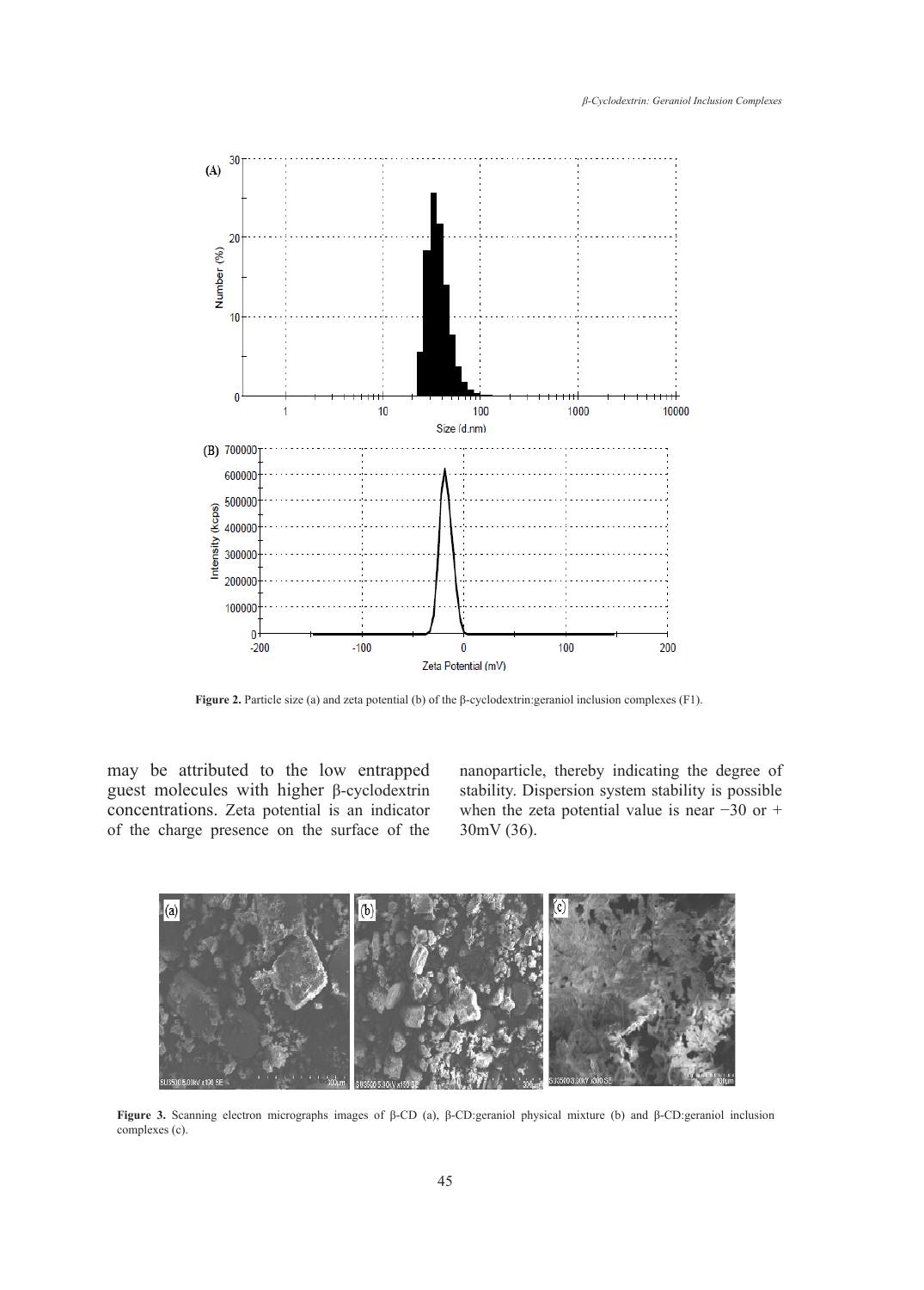

**Figure 4.** IR spectra of (a) β-CD, (b) geraniol, (c) β-CD/ geraniol physical mixture and (d) β-CD/ geraniol inclusion complex.

## **Scanning electron microscopy**

The SEM micrographs of pure β-CD, β-CD/GR physical mixture and β-CD/GR inclusion complexes are shown in Figure 3. Pure β-CD shows as crystalline particles with different sizes without a characteristic shape (Figure 3a). The particle shapes and morphologies of the corresponding physical mixture (Figure 3b) were similar to pure β-CD. As illustrated in Figure 3c, the geraniol and β-cyclodextrin inclusion complex has great uniformity in its crystal and regularity in its vibration). shapes that were also confirmed by the RI and NMR analysis, similar results were reported by Menezesa *et al*. (15).

### *Infrared spectroscopy*

EM micrographs of pure  $\beta$ -CD, The variation of the shape, shift or intensity physical mixture and  $β$ -CD/GR of IR absorption peaks of the guest or host can complexes are shown in Figure produce information about the occurrence of CD shows as crystalline particles inclusion-complex formation. The IR spectra for ent sizes without a characteristic geraniol (Figure 4a) showed absorption bands at ure 3a). The particle shapes and 3354 cm<sup>-1</sup> (O-H stretching vibration), 2968 cm<sup>-1</sup>, es of the corresponding physical  $2919 \text{ cm}^{-1}$ , 2729 cm<sup>-1</sup> (C-H stretching vibration), gure 3b) were similar to pure β-CD.  $1668 \text{ cm}^{-1}$ , 1444 cm<sup>-1</sup> (C = C stretching vibration), ed in Figure 3c, the geraniol and  $1235 \text{ cm}^{-1}$  (C-C stretching vibration) and 1118 trin inclusion complex has great  $\text{cm}^{-1}$ , 1098 cm<sup>-1</sup> and 1001 cm<sup>-1</sup> (C-O stretching vibration).

were also confirmed by the RI and  $\qquad$  The IR spectra for β-cyclodextrin (Figure  $v\sin$ , similar results were reported by 2b) indicated absorption bands at 3582 cm<sup>-1</sup> *t al.* (15). (O-H stretching vibration), 2914 cm<sup>-1</sup> (C-H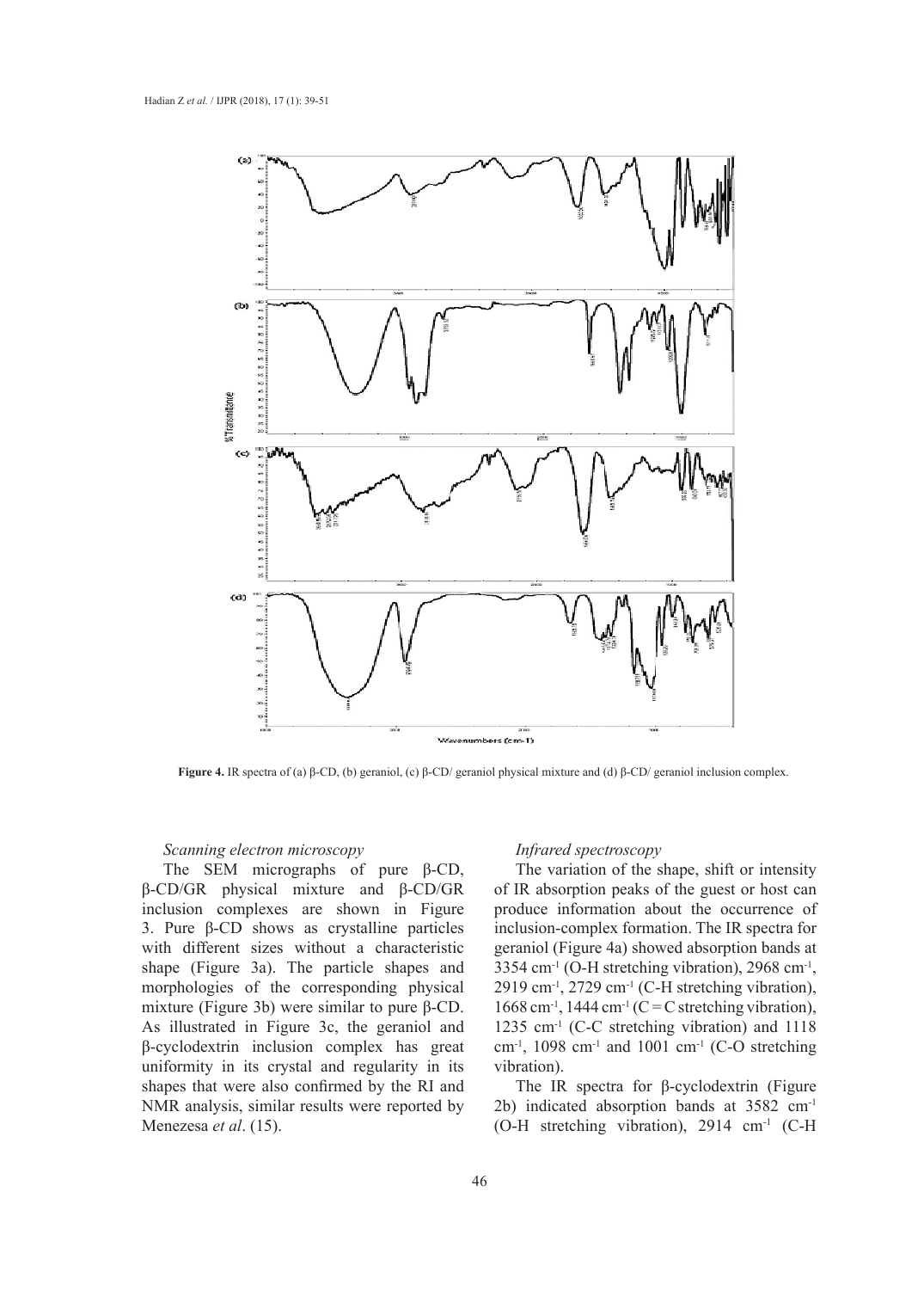

**Figure 5.** DSC thermograms of (a) β-CD, (b) geraniol, (c) β-CD/ geraniol physical mixture and (d) β-CD/ geraniol inclusion complex. mixture and (d) β-CD/ geraniol inclusion complex.

stretching vibration),  $1652$  cm<sup>-1</sup> (H-O-H) stretching vibration),  $1159 \text{ cm}^{-1}$  (C-O stretching vibration) and  $1091 \text{ cm}^{-1}$  (C-O-C stretching to different temperatures, which vibration). As shown in Figure 4c, changes in the shape, position and intensity of the absorption bands of pure  $\beta$ -CD, the physical mixture and the inclusion complex were detected. The physical mixture (Figure 4c) presented a combination of the individual patterns of β-CD and GR, although there were obvious changes in the spectrum of the inclusion complex of geraniol and β-cyclodextrin (Figure 4d) the absorption peaks were shifted to lower frequencies at 3389 cm-1, 2924 cm-1, 1645 cm-1 and 1416 cm-<sup>1</sup>. These changes can indicate the formation of intramolecular hydrogen bonds in the β-CD: GR inclusion complex (37). The disappearance or reduction of the absorption intensities of the corresponding bands suggested that the functional groups of the drug were included within the apolar cavity of  $\beta$ -CD in the complex. The findings were consistent with the reports of Menezes *et al*. and Wang *et al*. (15, 37)

### *Differential scanning calorimeter*

DSC studies were performed to assess the physical state of the geraniol and β-cyclodextrin inclusion complex, their physical mixture, pure geraniol and pure β-cyclodextrin. DSC thermograms of samples are presented in Figure 5. The guest substance may be changed by melting, evaporation, decomposition, oxidation, or polymorphic transition (38, 39).

In general, complexation results in the

 $h_{1}$ , 1652 cm<sup>-1</sup> (H-O-H disappearance of endothermic peaks, appearance 1159 cm<sup>-1</sup> (C-O stretching of new peaks, and peak broadening or shifting 1 cm<sup>-1</sup> (C-O-C stretching to different temperatures, which indicate a in Figure 4c, changes in the change in the crystal-lattice, melting, boiling or nsity of the absorption sublimation points. DSC thermograms of pure physical mixture  $β$ -cyclodextrin (Figure 5a) and geraniol (Figure  $E_5$ , the  $\frac{1}{2}$  projection complex is formulated. The inclusion complex is detected. Sb) showed an endothermic melting peak at 248 e (Figure 4c) presented a  $\degree$ C and 155  $\degree$ C; these results may be related to oxidation or the elimination of water (40). The upfield individual patterns of β-CD was observed on the elimination of water (40). The re were obvious changes in thermogram of the physical mixture of β-CD and Figure 5c) shows two endothermic peaks at clusion complex of geraniol GR (Figure 5c) shows two endothermic peaks at about 130 °C and 240 °C, which was similar to that of pure β-CD and geraniol, this may indicate less or no interaction between the drug and β-CD in the physical mixture. In contrast, the DSC curve for the formulation F1 (Figure 5d) did not show any endothermic peak, which suggests that the guest incorporated into the nanoparticles and confirms the formation of a host-guest inclusion complex. Elimination of the free-geraniol and β-cyclodextrin peak, indicating the formation of a complex between these two compounds, has been reported by Jin and Wang *et al*. (8, 37). complex were detected. 50) showed an endothermic meltinaividual patterns of  $p$ -CD solution of the elimination of w

> DSC is a preferred method to prove the formation of an inclusion complex of β-cyclodextrin and a guest molecule. If the guest molecule is well placed in a polymer matrix, no exothermic or endothermic peak should be observed in the guest-polymer or bioactivepolymer thermogram. Similar observations have been reported when formed inclusion complexes with β-CD there is no endothermic peak or melting peak in the thermogram (37, 40).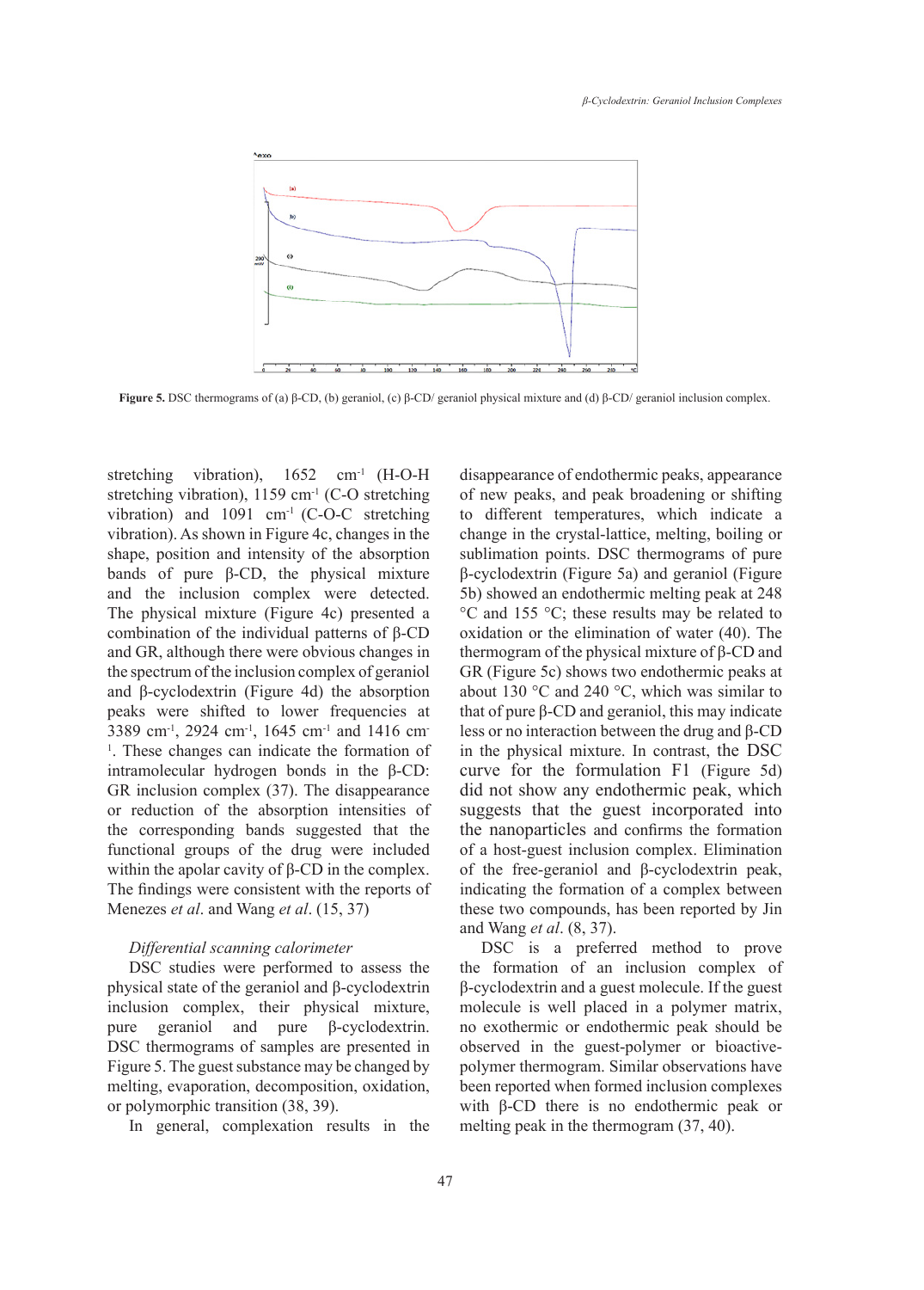

**Figure 6.** Proton NMR of spectrum of (a) β-CD, (b) geraniol, (c) β-CD/ geraniol inclusion in DMSO. **Figure 6.** Proton NMR of spectrum of (a) β-CD, (b) geraniol,

### *1 H NMR analysis*

The structural characterization of GR/β-CD complex sample at 1: 5 molar ratios was studied by using 1 H NMR. Initially, the characteristic peaks correspond to protons of pure β-CD and geraniol, were determined from their 1 H NMR spectra. Insertion of a guest molecule into the hydrophobic cavity of β-CD cavity in the a polar region results in the modification of <sup>1</sup> H NMR

frequencies. Major changes in the chemicalshift values of the inner β-CD protons more specifically,  $H3$  and  $H5$  located inside the cavity, or H6 on the cavity rim indicate the formation d to protons of pure  $\beta$ -CD and of an inclusion complex, but the chemical-shift determined from their HAND complexes of the entities material HAND cond HAN values of the outside protons (H1, H2, and H4) are relatively unaffected  $(41)$ . This should occur in of a guest molecule into the are relatively unaffected  $(41)$ . This should occur vity of  $\beta$ -CD cavity in the a polar in chemical-shift changes of the inside protons.

1 the modification of <sup>1</sup>H NMR The <sup>1</sup>H NMR spectrum of β-CD in the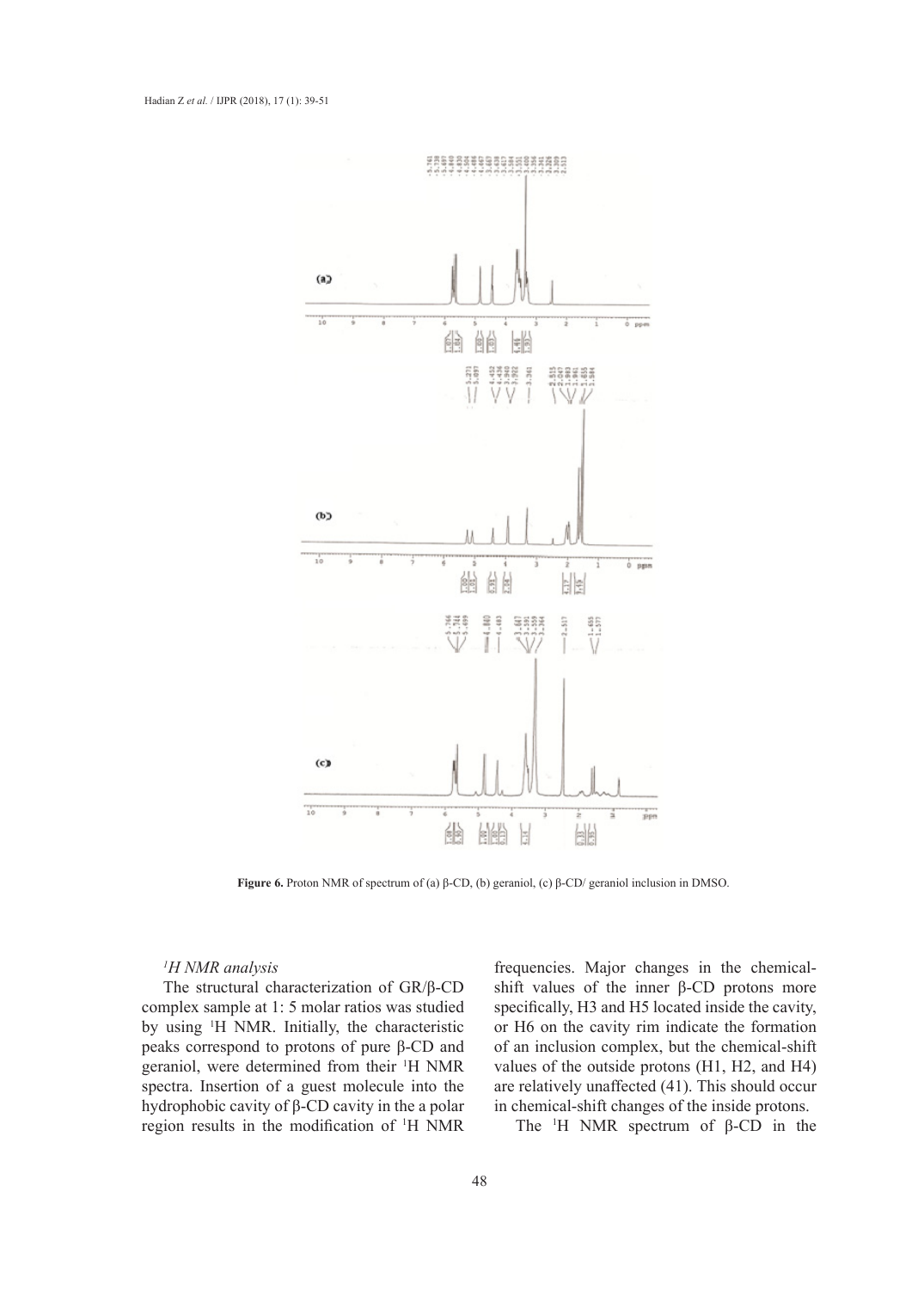absence and presence of GR is shown in Figures. 6a, b and c. All <sup>1</sup> H NMR spectra characteristic peaks of geraniol and β-CD confirmed the complex of geraniol and β-CD sample. The inclusion complex is formed by hydrophobic forces, Vander Waals interaction, the release of ring strain, and modification in solvent surface, tensions and hydrogen bonds, which lead to stability of the inclusion complex (42, 43). As indicated in Figure. 4c, the upfield in signal of the H3 and H5 of β*-*CD was observed on the inner side of the cavity; this indicates the penetration of geraniol molecules inside the cavities.

The β-CD resonance occurs between 3.2 and 4.8 ppm. After complexation of geraniol molecules with  $\beta$ -CD, the chemical shifts of neither the guest nor the host indicated a significant change. The effects of β-CD on the 1H chemical shifts of GR indicate a slight shift in the resonance of H-1, H-2, H-3, H-4, H-5 and H-6 protons of β-CD. These results could suggest the presence of one geraniol molecule inside the β-CD cavity.

### **Conclusion**

Nanoparticle (NP) complexes of geraniol and β-cyclodextrin were successfully prepared using co-precipitation. The encapsulation efficiency of the NP complexes was optimized at different ratios of GR to β-CD. The data demonstrate that encapsulation efficiencies of 79.75% and 21.81% were obtained at ratios of GR to β-CD of 0.44: 0.13 (mmol/mmol), respectively. We further observed that the size of the NP complexes and the encapsulation efficiency of the guest increased concurrently with increasing ratios of GR to β-CD. The results of DSC, SEM and IR, along with large variation of chemical shifts from protons located around the interior of the hydrophobic cavity from <sup>1</sup> H NMR, provided clear evidence of inclusion complexation of GR and β-CD nanoparticles.

### **Acknowledgments**

This research was performed with support from National Nutrition and Food Technology Research Institute, Shahid Beheshti University of Medical Sciences.

### **References**

- Vinothkumar V, Manoharan S, Sindhu G, Nirmal MR (1) and Vetrichelvi V. Geraniol modulates cell proliferation, apoptosis, inflammation, and angiogenesis during 7, 12-dimethylbenz [a] anthracene-induced hamster buccal pouch carcinogenesis. *Mol. Cell Biochem.* (2012) 369: 17-25.
- (2) Tao F, Hill LE, Peng Y and Gomes CL. Synthesis and characterization of β-cyclodextrin inclusion complexes of thymol and thyme oil for antimicrobial delivery applications. *LWT-Food Sci. Technol.* (2014) 59: 247-55
- (3) Szente L and Szejtli J. Cyclodextrins as food ingredients. *Trends Food Sci. Technol.* (2004) 15: 137- 42.
- Bäcktorp C, Hagvall L, Börje A, Karlberg A-T, Norrby (4) P-O and Nyman G. Mechanism of air oxidation of the fragrance terpene geraniol. *J. Chem. Theory Comput.* (2008) 4: 101-6.
- (5) Hagvall L, Bäcktorp C, Norrby P-O, Karlberg A-T and Börje A. Experimental and theoretical investigations of the autoxidation of geranial: A dioxolane hydroperoxide identified as a skin sensitizer. *Chem. Res. Toxicol.* (2011) 24: 1507-15.
- Talegaonkar S, Yakoob Khan A, Kishan Khar R, (6) Jalees Ahmad F and Khan Z. Development and Characterization of Paracetamol Complexes with Hydroxypropyl-β-Cyclodextrin. *Iran. J. Pharm. Res.* (2010) 95-9.
- (7) Yang Z, Yao X, Xiao Z, Chen H and Ji H. Preparation and release behaviour of the inclusion complexes of phenylethanol with β-cyclodextrin. *Flavour Frag. J.* (2016) 3: 206-16.
- (8) Jin Z-Y. Cyclodextrin chemistry: Preparation and application. World Scientific (2013).
- Wang X, Yuan Y and Yue T. The application of starch-(9) based ingredients in flavor encapsulation. *Starch/ Staerke* (2015) 67: 225-36.
- Waleczek KJ, Cabral Marques HM, Hempel B (10) and Schmidt PC. Phase solubility studies of pure (-)-α-bisabolol and camomile essential oil with β-cyclodextrin. *Eur. J. Pharm. Biopharm*. (2003) 55: 247-51.
- $(11)$  Lindner K. Using cyclodextrin aroma complexes in the catering. *Food/Nahrung.* (1982) 26: 675-80.
- Marques HMC. A review on cyclodextrin encapsulation (12) of essential oils and volatiles. *Flavour Frag. J.* (2010) 25: 313-26.
- (13) Ghodke DS, Nakhat PD, Yeole PG, Naikwade NS, Magdum CS and Shah RR. Preparationa and Characterization of domperidone Inclusion complexes with cyclodextrin: Influence of preparation method. *Iran. J. Pharm. Res.* (2009) 8: 145-51.
- Patil JS, Kadam DV, Marapur SC and Kamalapur (14)MV. Inclusion complex system; a novel technique to improve the solubility and bioavailability of poorly soluble drugs: A review. *Int. J. Pharm. Sci. Rev. Res.* (2010) 2: 29-34.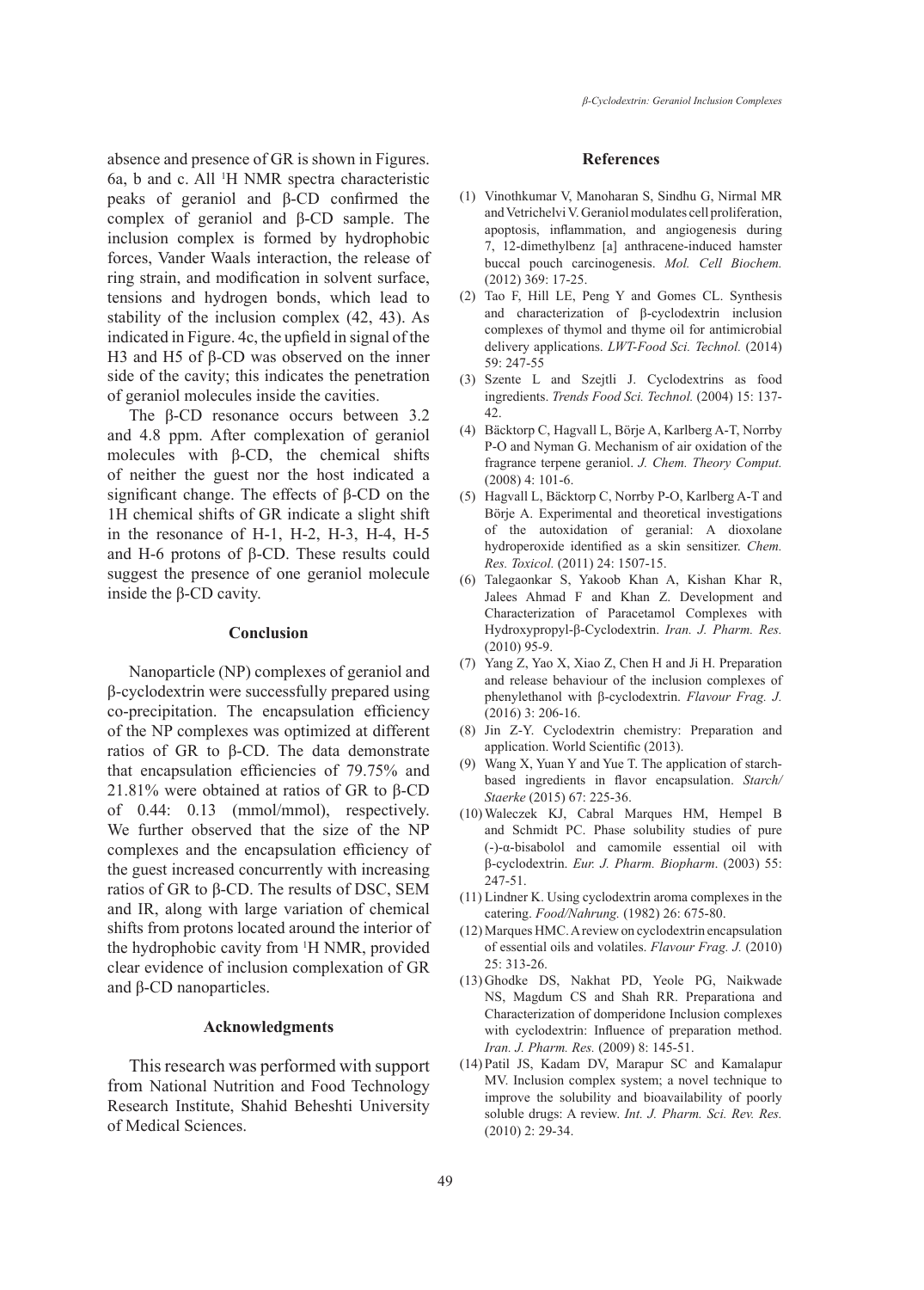- Menezes PP, Serafini MR, Santana BV, Nunes RS, (15) Quintans LJ, Silva GF, Medeiros IA, Marchioro M, Fraga BP and Santos MR. Solid-state β-cyclodextrin complexes containing geraniol. *Thermochimica Acta.* (2012) 548: 45-50.
- $(16)$  Bhandari BR, D>Arc BR and Thi Bich LL. Lemon oil to β-cyclodextrin ratio effect on the inclusion efficiency of β-cyclodextrin and the retention of oil volatiles in the complex. *J. Agr. Food Chem.* (1998) 46: 1494-9.
- $(17)$  Hill LE, Gomes C and Taylor TM. Characterization of beta-cyclodextrin inclusion complexes containing essential oils (trans-cinnamaldehyde, eugenol, cinnamon bark, and clove bud extracts) for antimicrobial delivery applications. *LWT-Food Sci. Technol.* (2013) 51: 86-93.
- Mourtzinos I, Kalogeropoulos N, Papadakis S, (18) Konstantinou K and Karathanos V. Encapsulation of Nutraceutical Monoterpenes in β-Cyclodextrin and Modified Starch. *J. Food Sci.* (2008) 73: S89-S94.
- (19) Yamamoto C, Neoh TL, Honbou H, Furuta T, Kimura S and Yoshii H. Formation of a Polymer-Coated Inclusion Complex of D-Limonene and β-Cyclodextrin by Spray Drying. *Dry Technol.* (2012) 30: 1714-9.
- $(20)$  Del Valle EM. Cyclodextrins and their uses: a review. *Process Biochem.* (2004) 39: 1033-46.
- $(21)$  Rachmawati H, Edityaningrum CA and Mauludin R. Molecular Inclusion Complex of Curcumin–β-Cyclodextrin Nanoparticle to Enhance Curcumin Skin Permeability from Hydrophilic Matrix Gel. *Aaps Pharmscitech.* (2013) 14: 1303-12.
- $(22)$  Bhandari BR, D>Arc BR and Padukka I. Encapsulation of lemon oil by paste method using β-cyclodextrin: encapsulation efficiency and profile of oil volatiles. *J. Agr. Food Chem.* (1999) 47: 5194-7.
- (23) Haloci E, Toska V, Shkreli R, Goci E, Vertuani S and Manfredini S. Encapsulation of Satureja montana essential oil in β-cyclodextrin. *J. Incl. Phenom. Macro.* (2014) 80: 147-53.
- (24) Yousefi A, Esmaeili F, Rahimian S, Atyabi F and Dinarvand R. Preparation and *in-vitro* evaluation of a pegylated nano-liposomal formulation containing docetaxel. *Sci. Pharm.* (2009) 77: 453-64.
- (25) Kashi TSJ, Eskandarion S, Esfandyari-Manesh M, Marashi SMA, Samadi N, Fatemi SM, Atyabi F, Eshraghi S and Dinarvand R. Improved drug loading and antibacterial activity of minocycline-loaded PLGA nanoparticles prepared by solid/oil/water ion pairing method. *Int. J. Nanomed.* (2012) 7: 221.
- (26) de Matos Jensen CE, Dos Santos RAS, Denadai AML, Santos CFF, Braga ANG and Sinisterra RD. Pharmaceutical composition of valsartan: β-cyclodextrin: physico–chemical characterization and anti-hypertensive evaluation. *Molecules* (2010) 15: 4067-84.
- $(27)$  Cevallos PAP, Buera MP and Elizalde BE. Encapsulation of cinnamon and thyme essential oils components (cinnamaldehyde and thymol) in β-cyclodextrin: Effect of interactions with water on complex stability. *J. Food Eng.* (2010) 99: 70-5.
- López M and Pascual-Villalobos M. Analysis (28) of monoterpenoids in inclusion complexes with β-cyclodextrin and study on ratio effect in these microcapsules. *Julius-Kühn-Archiv.* (2010) 705.
- $(29)$  Yoksan R, Jirawutthiwongchai J and Arpo K. Encapsulation of ascorbyl palmitate in chitosan nanoparticles by oil-in-water emulsion and ionic gelation processes. *Colloids Surfaces B.* (2010) 76: 292-7.
- (30) Hernández-Sánchez P, López-Miranda S, Guardiola L, Serrano-Martínez A, Gabaldón JA and Nuñez-Delicado E. Optimization of a method for preparing solid complexes of essential clove oil with β-cyclodextrins. *J. Sci. Food Agr.* (2016) 97: 420-26.
- $(31)$  Li J, Chen B, Wang X and Goh SH. Preparation and characterization of inclusion complexes formed<br>by biodegradable poly ( $\varepsilon$ -caprolactone)-poly by biodegradable poly (ε-caprolactone)–poly (tetrahydrofuran)–poly (ε-caprolactone) triblock copolymer and cyclodextrins. *Polymer* (2004) 45: 1777-85.
- (32) Hashemiravan M, Mazloom A and Farhadyar N. Nano Particles of Blueberry in Inulin and b-Cyclodextrin Microencapsules. *Int. J. Nanosci. Nanotechnol.* (2013) 9: 185-92.
- Das S, Ng WK, Kanaujia P, Kim S, and Tan RB. (33) Formulation design, preparation and physicochemical characterizations of solid lipid nanoparticles containing a hydrophobic drug: effects of process variables. *Colloids Surfaces B.* (2011) 88: 483-9.
- $(34)$  Qi ZH and Hedges AR. Use of cyclodextrins for flavors. (1995) 231-43.
- (35) Messner M, Kurkov SV, Palazón MM, Fernández BÁ, Brewster ME and Loftsson T. Self-assembly of cyclodextrin complexes: effect of temperature, agitation and media composition on aggregation. *Int. J. Pharm.* (2011) 419: 322-8.
- (36) Sahari MA, Moghimi HR, Hadian Z, Barzegar M and Mohammadi A. Improved physical stability of docosahexaenoic acid and eicosapentaenoic acid encapsulated using nanoliposome containing α-tocopherol. *Int. J. Food Sci. Technol.* (2016) 51: 1075-86.
- Wang J, Cao Y, Sun B and Wang C. Physicochemical (37) and release characterisation of garlic oil-β-cyclodextrin inclusion complexes. *Food Chem.* (2011) 127: 1680-5.
- (38) Bekers O, Uijtendaal E, Beijnen J, Bult A and Underberg W. Cyclodextrins in the pharmaceutical field. *Drug Dev Ind. Pharm.* (1991) 17: 1503-49.
- (39) Sahari MA, Moghimi HR, Hadian Z, Barzegar M and Mohammadi A. Physicochemical properties and antioxidant activity of α-tocopherol loaded nanoliposome's containing DHA and EPA. *Food Chem.* (2017) 215: 157-64.
- $(40)$  Kohata S, Jyodoi K and Ohyoshi A. Thermal decomposition of cyclodextrins ( $\alpha$ -,  $\beta$ -,  $\gamma$ -, and modified β-CyD) and of metal- $(β$ -CyD) complexes in the solid phase. *Thermochim Acta.* (1993) 217: 187-98.
- $(41)$  Duchêne D. Cyclodextrins and their inclusion complexes. Cyclodextrins in Pharmaceutics,